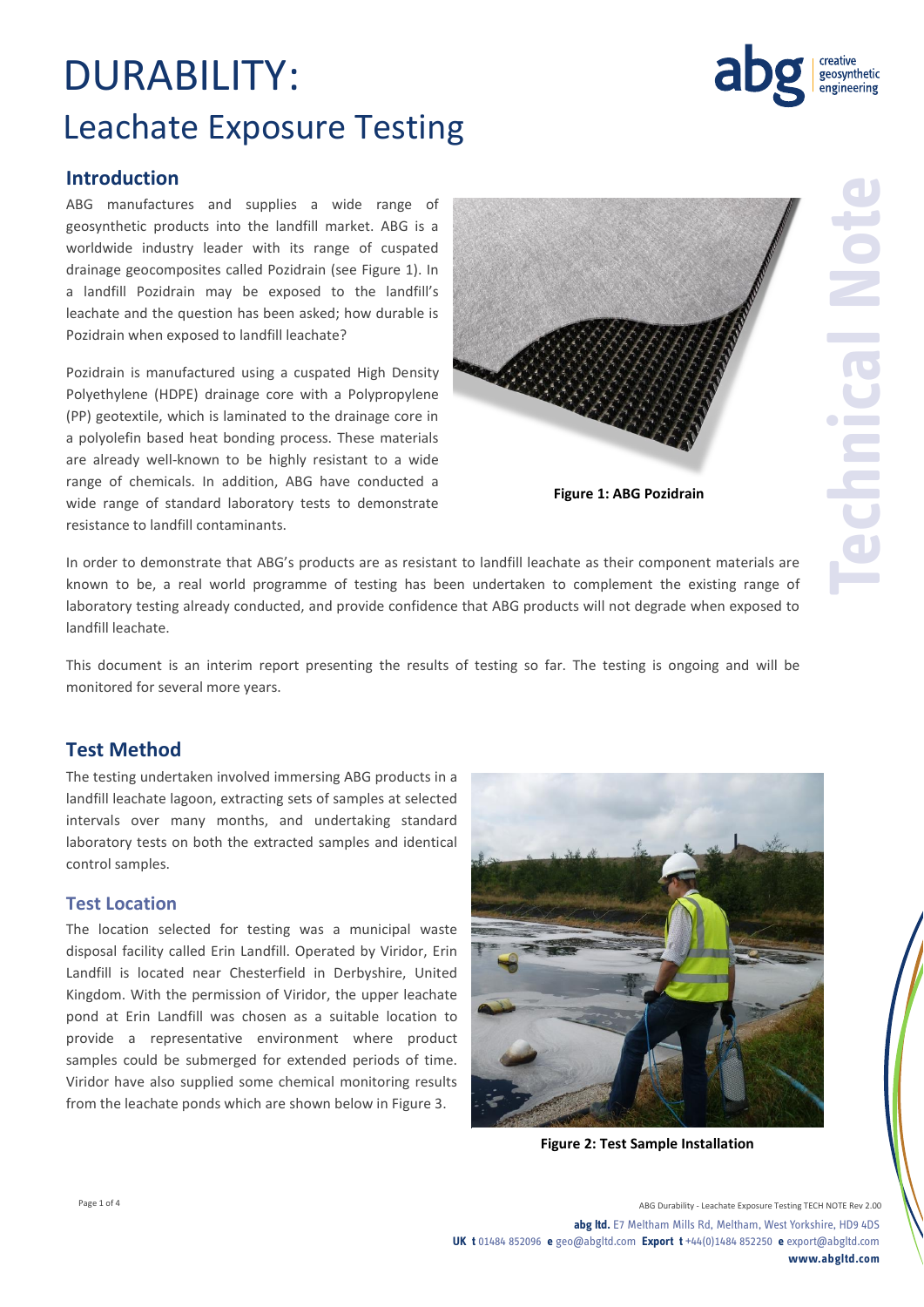# DURABILITY:



### Leachate Exposure Testing



**Figure 3: Erin Landfill Upper Leachate Lagoon – Monitored Water Properties**

#### **Products Tested**

ABG is well-known for its range of Pozidrain drainage geocomposites. For this reason the selection of products tested was focused in this area. Pozidrain comprises a cuspated High Density Polyethylene (HDPE) drainage core with a Polypropylene (PP) geotextile, which is laminated to the drainage core in a polyolefin based heat bonding process. All standard Pozidrain products use the same material to manufacture HDPE cores of various sizes – so the drainage core from Pozidrain 4S250 was selected for inclusion in the testing. The specific geotextile used may vary depending on the application. Typically, the NW range is used – so NW8, S10NW and NW20XUV were included. NW8 and S10NW are 120g/m2 geotextiles, and NW20XUV is a 250g/m2 geotextile with enhanced UV stabilisation.

#### **Laboratory Test Schedule**

The attributes of the products tested were as follows:

- Mass per unit area ( $g/m^2$ ) as measured in accordance with EN ISO 9864 (both the HDPE core and all geotextiles tested to this standard).
- Tensile Strength as measured in accordance with BS EN ISO 12226:2012 (both the HDPE core and all geotextiles tested to this standard).
- Compressive Properties (kN/m<sup>2</sup>) at various strain values in accordance with ASTM D1621-10 Section 9 (HDPE core only).
- Puncture Resistance (aka CBR) (force, kN, and displacement, mm) as measured in accordance with BS EN ISO 12236:2006 (geotextiles only).
- Through Plane Flow (I/m<sup>2</sup>·s) as measured in accordance with BS EN ISO 11058:2010 (geotextiles only).

It should be noted that the Through Plane Flow tests were added to the schedule part way through the immersion of the samples in the leachate lagoon. As such test results are only registered from 18 months onwards.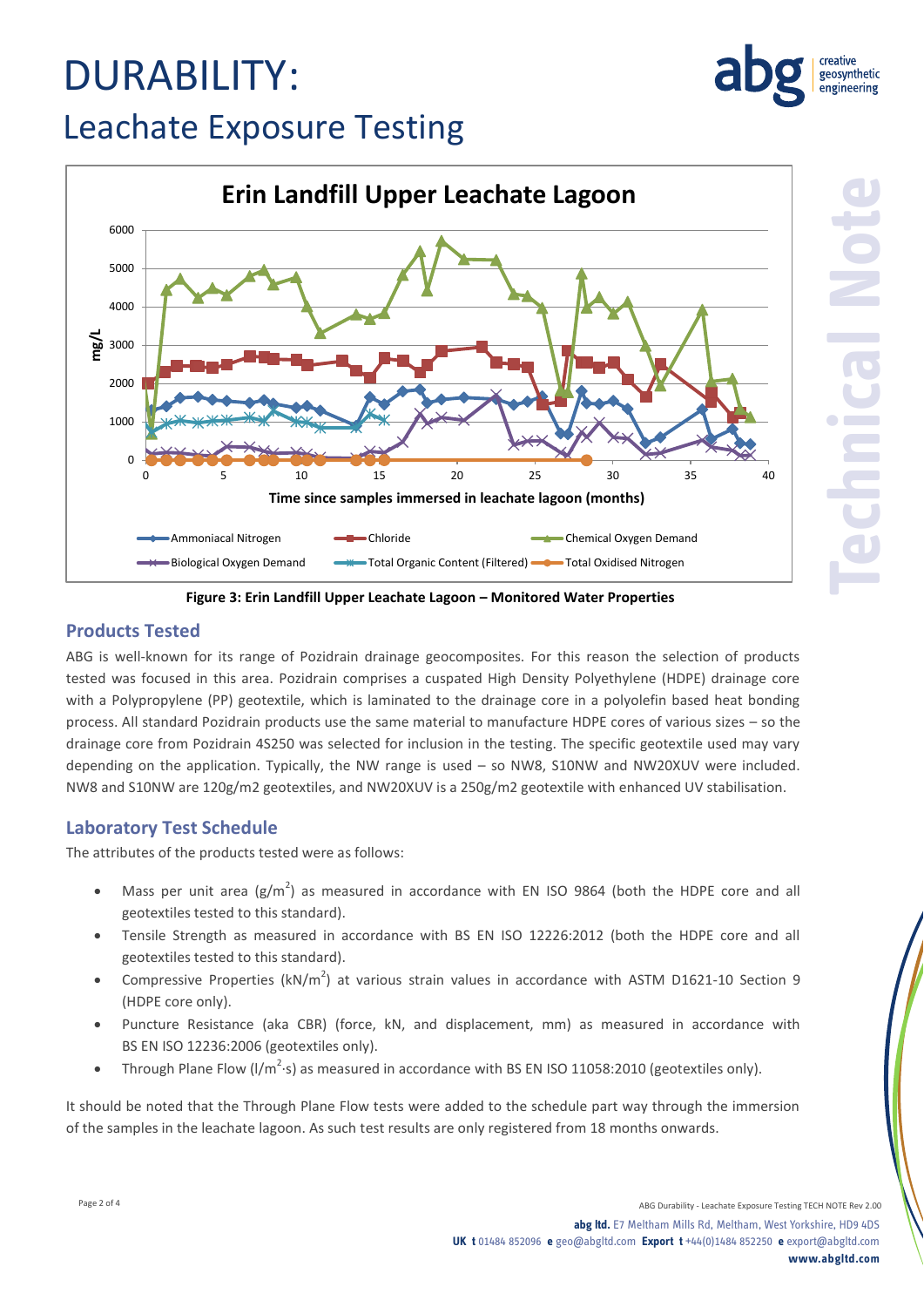## DURABILITY: Leachate Exposure Testing

#### **Results**

The results of the testing show very little variation in any of the properties measured. Each property and its test results are outlined and discussed below.

#### **Material Mass**

The purpose of this test was to determine whether any of the products have lost any mass whilst immersed in leachate. Each sample was carefully weighed before being immersed in leachate (test sample) or placed in UV protected storage (control sample). Once removed from the leachate lagoon, the samples were lightly cleaned to remove loose particulate debris before weighing. The results shown that the mass of all materials tested has remained unchanged (see Figure 4).

#### **Tensile Strength**

The purpose this test was to see whether the strength or stiffness of the materials tested changes when immersed in leachate. This test generally has a higher variance in strain readings due to inherent variations in the material tested. The results show that there is a slight decrease in strain in the geotextiles (i.e. the material is becoming slightly stiffer), although this is, on average, within 1.6 standard deviations from the mean. Other than an anomaly after 12 months in the NW20XUV, the ultimate tensile strength remains unchanged (see Figure 5).

#### **Compressive Properties of HDPE Core**

The compressive properties of the cuspated HDPE core of the Pozidrain have been checked to see if there is any softening which may lead to a change in the drainage capacity of the geocomposite. This test generally has a higher variance due to the lower accuracy of the test method and variation in the material tested. This explains the gently undulating lines shown in the results. However, the overall trend is that emersion in leachate had no effect on the compressive properties of the HDPE core (see Figure 6).